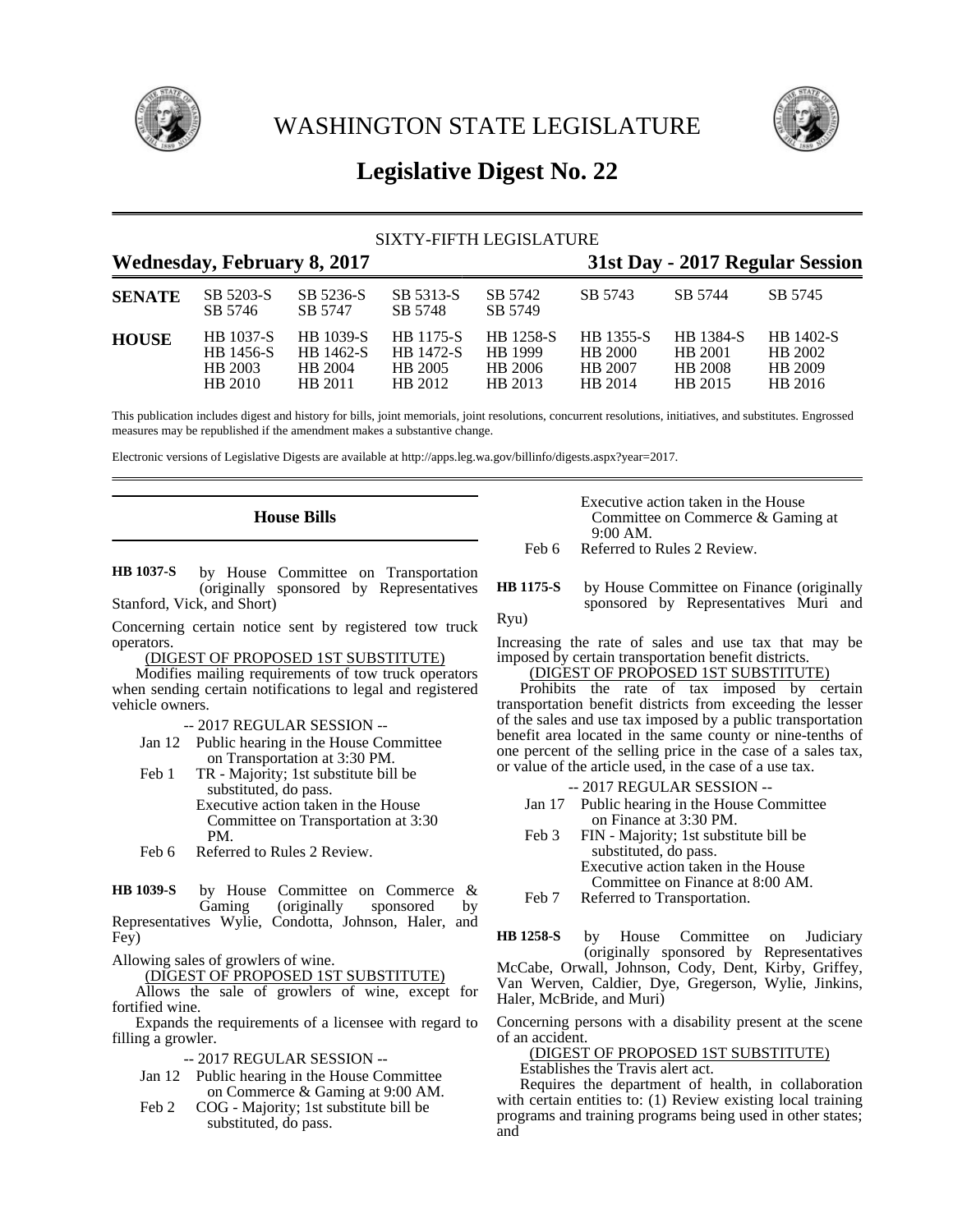(2) Design a statewide training program to familiarize fire department and emergency medical service personnel with techniques, procedures, and protocols for best handling situations in which persons with disabilities are present at the scene of an emergency.

Requires the criminal justice training commission, in consultation with the Washington state patrol and other stakeholders, to examine existing training programs and curricula related to law enforcement officers responding to an emergency where a person with a disability may be present.

Requires the adjutant general, through the state enhanced 911 coordinator and in collaboration with certain entities to assess the resources, capabilities, techniques, protocols, and procedures available or required to include, as part of enhanced 911 emergency services, the ability to allow an immediate display on the screen indicating that a person with a disability may be present at the scene of an emergency and additional information on the person with a disability that would assist the first responder.

- -- 2017 REGULAR SESSION --
- Jan 19 Public hearing in the House Committee on Judiciary at 1:30 PM.
- Feb 2 JUDI Majority; 1st substitute bill be substituted, do pass. Executive action taken in the House Committee on Judiciary at 1:30 PM.
- Feb 6 Referred to Appropriations.

by House Committee on Judiciary (originally sponsored by Representatives Jinkins and Rodne) **HB 1355-S**

Concerning the authority of the public safety review panel.

(DIGEST OF PROPOSED 1ST SUBSTITUTE)

Finds that: (1) Persons subject to commitment following a determination of not guilty by reason of insanity present unique diagnostic, treatment, supervisory, and public safety challenges that differ substantially from other groups subject to civil commitment; and

(2) A centralized, quasi-judicial administrative review board with specialized expertise in the unique nature of this population and their public safety challenges will enhance both patient care and public safety.

Addresses the authority of the public safety review panel.

- Jan 25 Public hearing in the House Committee on Judiciary at 8:00 AM.
- Feb 2 JUDI Majority; 1st substitute bill be substituted, do pass. Minority; do not pass. Minority; without recommendation. Executive action taken in the House Committee on Judiciary at 1:30 PM. Feb 6 Referred to Appropriations.

by House Committee on Judiciary (originally sponsored by Representatives Goodman, Stambaugh, Kilduff, Griffey, Jinkins, Lytton, **HB 1384-S**

Senn, Stanford, Kagi, Appleton, Tarleton, Ormsby, and Doglio)

Concerning sexual assault protection orders. (DIGEST OF PROPOSED 1ST SUBSTITUTE)

Addresses the duration and renewal of an ex parte order regarding sexual assault protection.

|  | -- 2017 REGULAR SESSION -- |  |  |  |  |
|--|----------------------------|--|--|--|--|
|--|----------------------------|--|--|--|--|

| Jan 24 Public hearing in the House Committee |
|----------------------------------------------|
| on Judiciary at 10:00 AM.                    |

Feb 2 JUDI - Majority; 1st substitute bill be substituted, do pass. Minority; do not pass. Executive action taken in the House Committee on Judiciary at 1:30 PM. Feb 6 Referred to Rules 2 Review.

by House Committee on Judiciary (originally sponsored by Representatives **HB 1402-S**

Jinkins, Griffey, Rodne, Goodman, Muri, Kilduff, Orwall, Haler, Kirby, Hansen, Frame, Johnson, Appleton, Ortiz-Self, and Cody)

Concerning the rights and obligations associated with incapacitated persons and other vulnerable adults.

(DIGEST OF PROPOSED 1ST SUBSTITUTE)

Prohibits a guardian or limited guardian from restricting an incapacitated person's or other vulnerable adult's right to communicate, visit, interact, or otherwise associate with persons of the incapacitated person's or vulnerable adult's choosing.

Requires a guardian or limited guardian of an incapacitated person to inform certain persons, within five days, after the incapacitated person: (1) Makes a change in residence;

(2) Has been admitted to a medical facility for acute care;

(3) Has been treated in an emergency room setting or kept for hospital observation; or

(4) Dies.

Requires the office of public guardianship, in partnership with the office of the state long-term care ombuds, to develop and offer training targeted to the legal community and persons working in long-term care facilities.

-- 2017 REGULAR SESSION --

- Jan 26 Public hearing in the House Committee on Judiciary at 1:30 PM.
- Feb 2 JUDI Majority; 1st substitute bill be substituted, do pass.

Executive action taken in the House Committee on Judiciary at 1:30 PM.

Feb 6 Referred to Appropriations.

by House Committee on Local Government (originally sponsored by Representatives **HB 1456-S**

Kloba, Springer, McBride, Goodman, Stanford, Slatter, Appleton, Ryu, and Doglio)

## Concerning metropolitan park districts. (DIGEST OF PROPOSED 1ST SUBSTITUTE) Addresses metropolitan park districts.

-- 2017 REGULAR SESSION --

Jan 25 Public hearing in the House Committee on Local Government at 8:00 AM.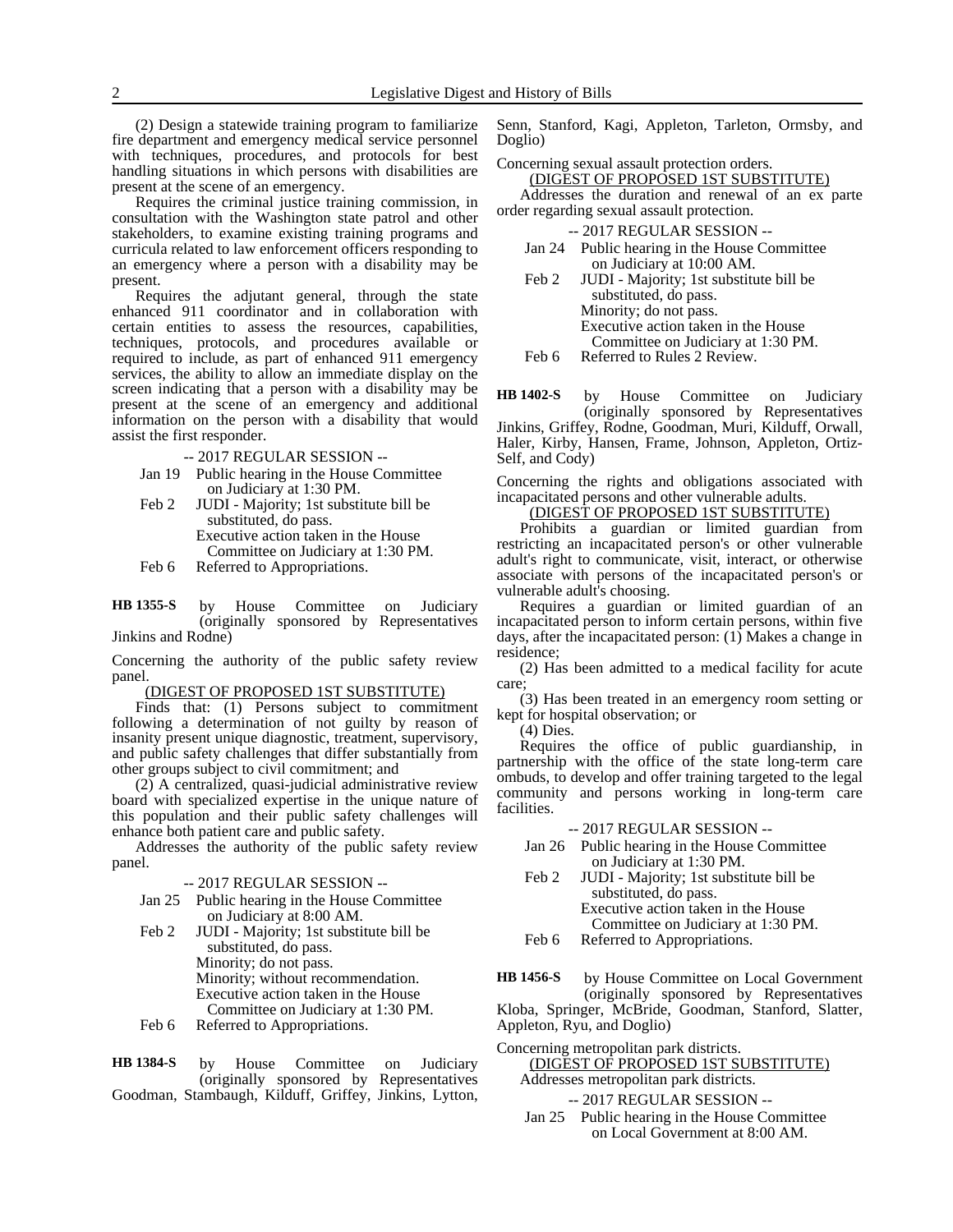Feb 2 LG - Majority; 1st substitute bill be substituted, do pass. Minority; do not pass. Executive action taken in the House Committee on Local Government at 1:30 PM. Feb 6 Referred to Finance.

by House Committee on Commerce &<br>Gaming (originally sponsored by (originally sponsored by Representatives Kloba, Condotta, Sawyer, Appleton, and Ormsby; by request of Department of Agriculture) **HB 1462-S**

Adding authority to the department of agriculture to regulate sanitary processing of marijuana-infused edibles.

(DIGEST OF PROPOSED 1ST SUBSTITUTE)

Requires the department of agriculture to regulate marijuana-infused edible processing the same as other food processing under the state food processing act.

Requires a marijuana processor that processes, packages, or makes marijuana-infused edibles to obtain an annual marijuana-infused edible endorsement.

-- 2017 REGULAR SESSION --

- Jan 30 Public hearing in the House Committee on Commerce & Gaming at 1:30 PM.
- Feb 2 COG Majority; 1st substitute bill be substituted, do pass. Executive action taken in the House Committee on Commerce & Gaming at 9:00 AM.
- Feb 6 Referred to Appropriations.

by House Committee on Public Safety (originally sponsored by Representatives Hudgins, Koster, Haler, Griffey, Manweller, Muri, and Ormsby; by request of Secretary of State) **HB 1472-S**

Criminalizing damaging, destroying, tampering, or removing ballot return boxes or contents.

(DIGEST OF PROPOSED 1ST SUBSTITUTE)

Includes, in the crime of malicious mischief, when a person causes an interruption or impairment of service rendered to the public by, without lawful authority, physically damaging, destroying, tampering, or removing an official ballot deposit box, a ballot drop box, or the contents of a deposit box or a drop box.

-- 2017 REGULAR SESSION --

- Jan 30 Public hearing in the House Committee on Public Safety at 1:30 PM.
- Feb 2 PS Majority; 1st substitute bill be substituted, do pass. Executive action taken in the House
	- Committee on Public Safety at 8:00 AM.
- Feb 3 Referred to Rules 2 Review.

by Representatives Gregerson, Stokesbary, Ryu, Hudgins, Cody, Pollet, Santos, Senn, Springer, Fitzgibbon, McBride, Stanford, Kagi, and Slatter **HB 1999**

Concerning elections in port districts that are coextensive with a county having a population of over one-half million.

Requires a port district with five members that is coextensive with a county having a population of over one and one-half million and with a legislative authority of nine members, to be divided into the same commissioner districts as the county legislative authority districts and include the same number of commissioner positions as the county legislative authority.

-- 2017 REGULAR SESSION --

Feb 7 First reading, referred to State Government, Elections & Information Technology (Not Officially read and referred until adoption of Introduction report).

by Representative Peterson **HB 2000**

Equalizing differences in the distillery and winery industries by authorizing certain private label spirits.

Authorizes certain private label spirits to equalize differences in the distillery and winery industries.

-- 2017 REGULAR SESSION --

Feb 7 First reading, referred to Commerce & Gaming (Not Officially read and referred until adoption of Introduction report).

by Representative Nealey **HB 2001**

Concerning taxes on in-state broadcasters.

Exempts the following from business and occupation taxes: Revenues from network, national, and regional advertising, with regard to radio and television broadcasting.

- -- 2017 REGULAR SESSION --
- Feb 7 First reading, referred to Finance (Not Officially read and referred until adoption of Introduction report).

by Representative Nealey **HB 2002**

Making a technical correction in Engrossed Substitute Senate Bill No. 6057 from 2015 to provide that the business and occupation tax rate for newspapers takes effect as of July 1, 2015.

Makes a technical correction to section 2301, chapter 6, Laws of 2015 3rd sp. sess. (ESSB 6057) to provide that the business and occupation tax rate for newspapers takes effect July 1, 2015.

-- 2017 REGULAR SESSION --

Feb 7 First reading, referred to Finance (Not Officially read and referred until adoption of Introduction report).

by Representatives Kloba, Kagi, Ortiz-Self, Tarleton, McBride, Ormsby, and Fey **HB 2003**

Allowing special parking privileges for certain organizations that dispatch taxicab vehicles or vehicles for hire that transport persons with disabilities.

Authorizes a company, that dispatches taxicab vehicles or vehicles for hire, to apply for special parking privileges for vehicles equipped with wheelchair accessible lifts or ramps to transport persons with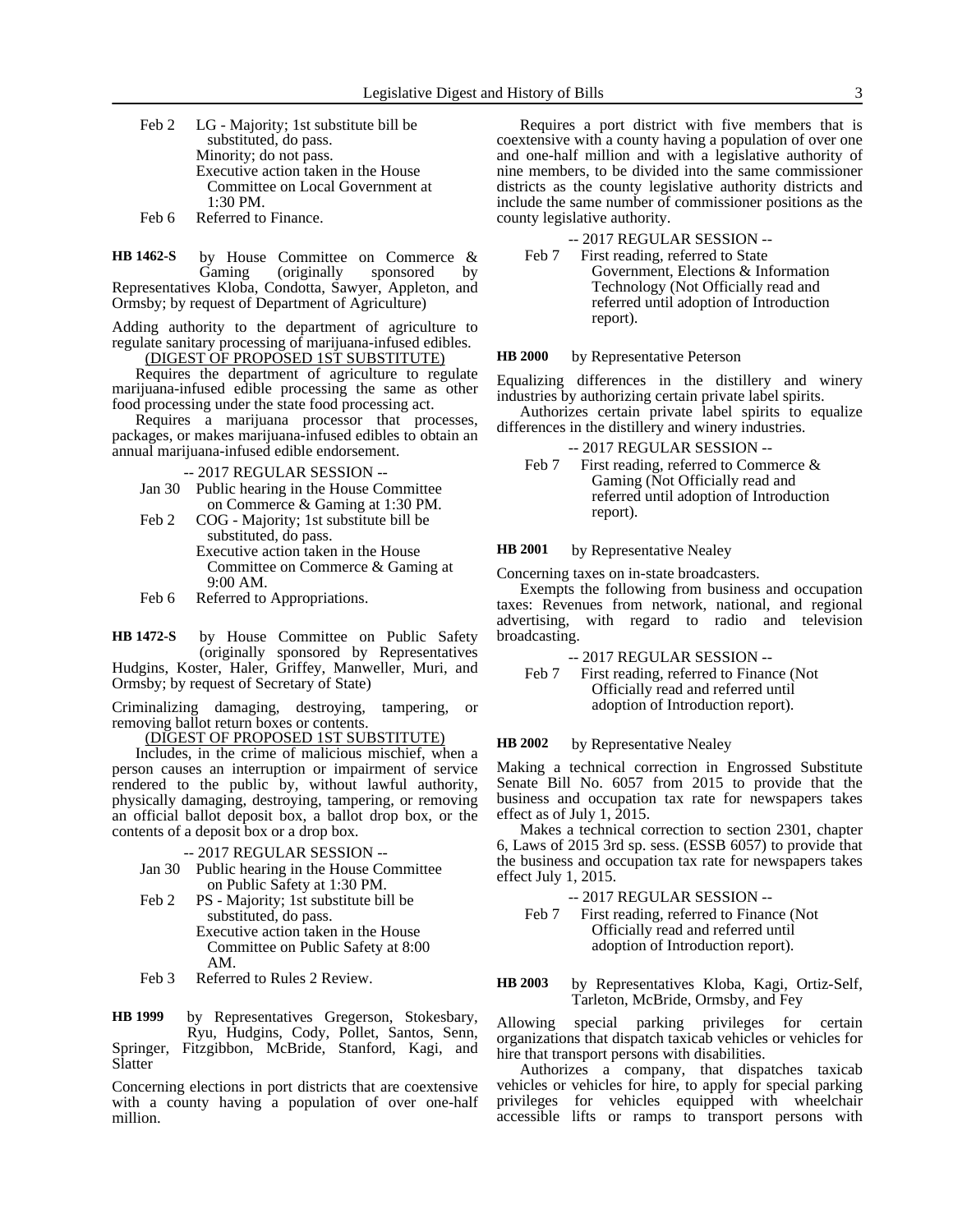disabilities and are regularly dispatched and used in the transport of those persons.

Places responsibility on an organization that qualifies for special parking privileges and receives parking placards or special license plates to ensure that the placards and special plates are not used improperly.

- -- 2017 REGULAR SESSION --
- Feb 7 First reading, referred to Transportation (Not Officially read and referred until adoption of Introduction report).

#### by Representative Klippert **HB 2004**

Concerning the retirement age for state guard members.

Allows the renewal of an extension of service age, for a state guard member, beyond age sixty-four, subject to the discretion of the adjutant general.

- -- 2017 REGULAR SESSION --
- Feb 7 First reading, referred to Community Development, Housing & Tribal Affairs (Not Officially read and referred until adoption of Introduction report).
- by Representatives Lytton, Nealey, Kagi, and Ormsby **HB 2005**

Improving the business climate in this state by simplifying the administration of municipal general business licenses.

Requires a city, that requires a general business license of a person that engages in business activities within that city, to partner with the department of revenue to have the license issued, and renewed if the city requires renewal, through the business licensing service.

Requires the department of revenue to phase in the issuance and renewal of general business licenses of cities that required a general business license and are not already partnering with the department.

Requires cities, working through the association of Washington cities, to form a model ordinance development committee made up of a representative sampling of cities that impose a general business license requirement.

Creates the local business and occupation tax apportionment task force to seek input or collaborate with other parties as it deems necessary.

-- 2017 REGULAR SESSION --

- Feb 7 First reading, referred to Finance (Not Officially read and referred until adoption of Introduction report).
- by Representatives Koster, Lytton, Springer, Volz, Senn, Tharinger, Fey, Stokesbary, **HB 2006**

Appleton, Nealey, Chapman, and Ormsby

Providing cities and counties flexibility with existing resources.

Provides flexibility with existing resources for cities and counties.

-- 2017 REGULAR SESSION --

Feb 7 First reading, referred to Appropriations (Not Officially read and referred until adoption of Introduction report).

by Representatives Kagi, Appleton, Hudgins, Jinkins, Johnson, Kilduff, Senn, Tarleton, Frame, Stonier, Stambaugh, Lytton, Macri, Robinson, Ormsby, Doglio, Slatter, and Pollet **HB 2007**

Making provisions to commemorate the centennial of national women's suffrage.

Requires the Washington women's history consortium to: (1) Provide leadership for a 2020 statewide commemoration of the centennial of the ratification of the Nineteenth Amendment to the United States Constitution (women's right to vote);

(2) Begin preparations for the statewide commemoration;

(3) Create and distribute a portfolio of public humanities programs to engage the citizens with important aspects of the women's right to vote movement;

(4) Encourage private organizations and local governments to organize and participate in activities; and

(5) Administer a grant program for certain public agencies, educational institutions, and organizations to assist with the activities.

-- 2017 REGULAR SESSION --

Feb 7 First reading, referred to Community Development, Housing & Tribal Affairs (Not Officially read and referred until adoption of Introduction report).

#### by Representatives Kagi, Jinkins, and Senn **HB 2008**

Addressing the budgeting process for core state services for children.

Requires the state institute for public policy, in consultation with the department of social and health services, to develop a single validated tool to assess the care needs of foster children.

Requires the department of social and health services, once the validated tool is available for use on a statewide basis, to: (1) Use the tool for assessing the care needs of foster children, including whether the department should provide foster children with behavioral rehabilitation services; and

(2) Notify the caseload forecast council, the office of financial management, and the appropriate fiscal committees of the legislature when it begins statewide use of the validated tool.

Requires foster care, adoption support and related services, and child protective services to: (1) Be included in the forecast of the caseload forecast council; and

(2) Be forecasted and budgeted as maintenance level costs.

-- 2017 REGULAR SESSION --

Feb 7 First reading, referred to Appropriations (Not Officially read and referred until adoption of Introduction report).

by Representatives Reeves, Stonier, Riccelli, Peterson, Doglio, Jinkins, Kilduff, Lovick, Tarleton, McBride, Ormsby, Stanford, Orwall, Muri, Slatter, Ryu, and Fey **HB 2009**

Providing higher education support for gold star families.

Requires recipients who receive a tuition and fees waiver under RCW 28B.15.621(4) (section 1(4) of this act) to also receive a stipend for textbooks and course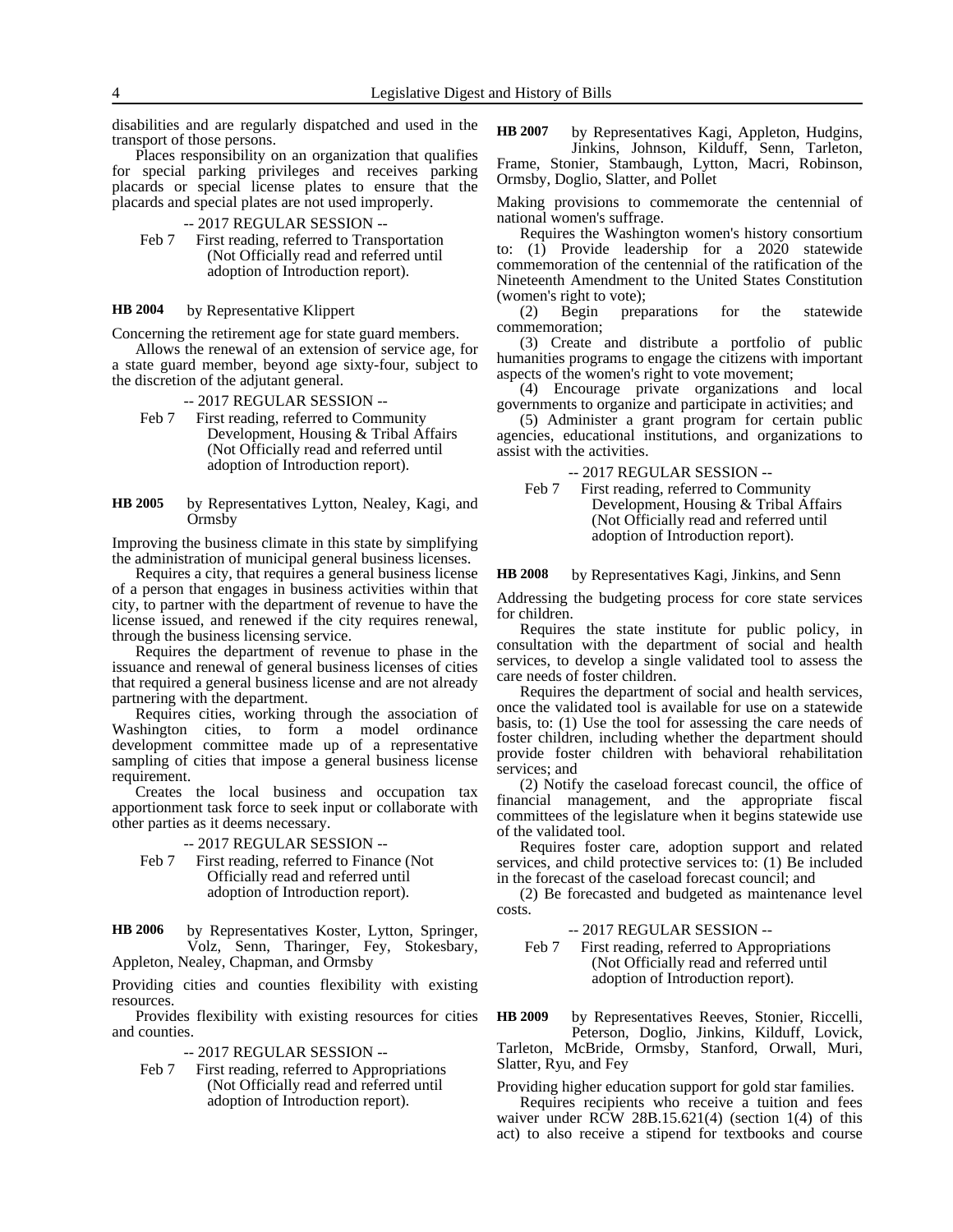materials in the amount of one thousand five hundred dollars per academic year to be divided equally among academic terms.

-- 2017 REGULAR SESSION --

- Feb 7 First reading, referred to Higher Education (Not Officially read and referred until adoption of Introduction report).
- by Representatives Maycumber, Dent, Blake, Kretz, Dye, and Manweller **HB 2010**

Addressing homelessness in wildfire areas.

Requires certain funds from the surcharge for local homeless housing and assistance, for a county located east of the crest of the Cascade mountain range with a population of one hundred thousand or less, to be used to educate homeowners about wildfire risk and prevention measures and for wildfire prevention and response activities.

-- 2017 REGULAR SESSION --

Feb 7 First reading, referred to Community Development, Housing & Tribal Affairs (Not Officially read and referred until adoption of Introduction report).

by Representatives Koster and Volz **HB 2011**

Completing a study of the comparative constitutional and statutory obligations and revenue capacity of various local government entities.

Requires the state institute for public policy to prepare a report to the legislature describing the comparative constitutional and statutory obligations and revenue capacity of cities, counties, and special purpose districts.

-- 2017 REGULAR SESSION --

Feb 7 First reading, referred to Local Government (Not Officially read and referred until adoption of Introduction report).

by Representatives Koster and Volz **HB 2012**

Concerning state funding for indigent criminal defense services provided at the county and city level.

Eliminates the streamlined sales tax mitigation program and redistributes an equivalent amount of funding through the county and municipal criminal justice assistance accounts for indigent criminal defense services.

- -- 2017 REGULAR SESSION --
- Feb 7 First reading, referred to Appropriations (Not Officially read and referred until adoption of Introduction report).
- by Representatives Dent, McDonald, Senn, Klippert, Kagi, Griffey, Jinkins, and Johnson **HB 2013**

Providing for the use of independent mediators to address adverse child care licensing decisions.

Requires the department of early learning to: (1) Contract with independent mediators that may be used by applicants or licensees who receive a denial, modification, suspension, or revocation of a license from the department; and

(2) Include the following in a written notice for the denial of an application or the revocation, suspension, or modification of a license: A description of the appeal process and the option to engage in mediation.

Requires the independent mediators to have knowledge of or experience providing licensed child care but may not have an interest in the resolution of the case or be related to a party.

-- 2017 REGULAR SESSION --

Feb 7 First reading, referred to Early Learning & Human Services (Not Officially read and referred until adoption of Introduction report).

by Representatives Macri, DeBolt, Pellicciotti, Kilduff, Robinson, Hudgins, Stonier, Sawyer, **HB 2014**

Jinkins, Lovick, Ortiz-Self, Tarleton, Young, McBride, Ormsby, Stanford, Doglio, Slatter, Santos, and Fey

Collecting data on hunger in Washington state.

Requires the department of health to: (1) Conduct research on food insecurity in the state; and

(2) Add the United States department of agriculture two-question food insecurity screen to the behavioral risk factor surveillance system survey.

- -- 2017 REGULAR SESSION --
- Feb 7 First reading, referred to Early Learning & Human Services (Not Officially read and referred until adoption of Introduction report).

by Representatives Pettigrew, Stokesbary, Nealey, Springer, Macri, and Pollet **HB 2015**

Modifying the lodging excise tax to remove the exemption for premises with fewer than sixty lodging units and to tax certain vacation rentals, short-term home-sharing arrangements, and other compensated use or occupancy of dwellings.

Removes the lodging excise tax exemption for premises with fewer than sixty lodging units and imposes an excise tax on the sale of or charge made for the furnishing of a vacation rental, a home-sharing arrangement, or other compensated use or occupancy of all or a portion of a dwelling or dwelling unit, for a continuous period of less than one month, regardless of whether the dwelling or dwelling unit is also occupied by its owner.

-- 2017 REGULAR SESSION --

Feb 7 First reading, referred to Finance (Not Officially read and referred until adoption of Introduction report).

by Representatives DeBolt, Hayes, Stanford, Doglio, and Muri **HB 2016**

Concerning midwifery and doula services for incarcerated women.

Requires jails and the department of corrections to make reasonable accommodations for the provision of available doula services to inmates who are pregnant or who have given birth in the last six weeks.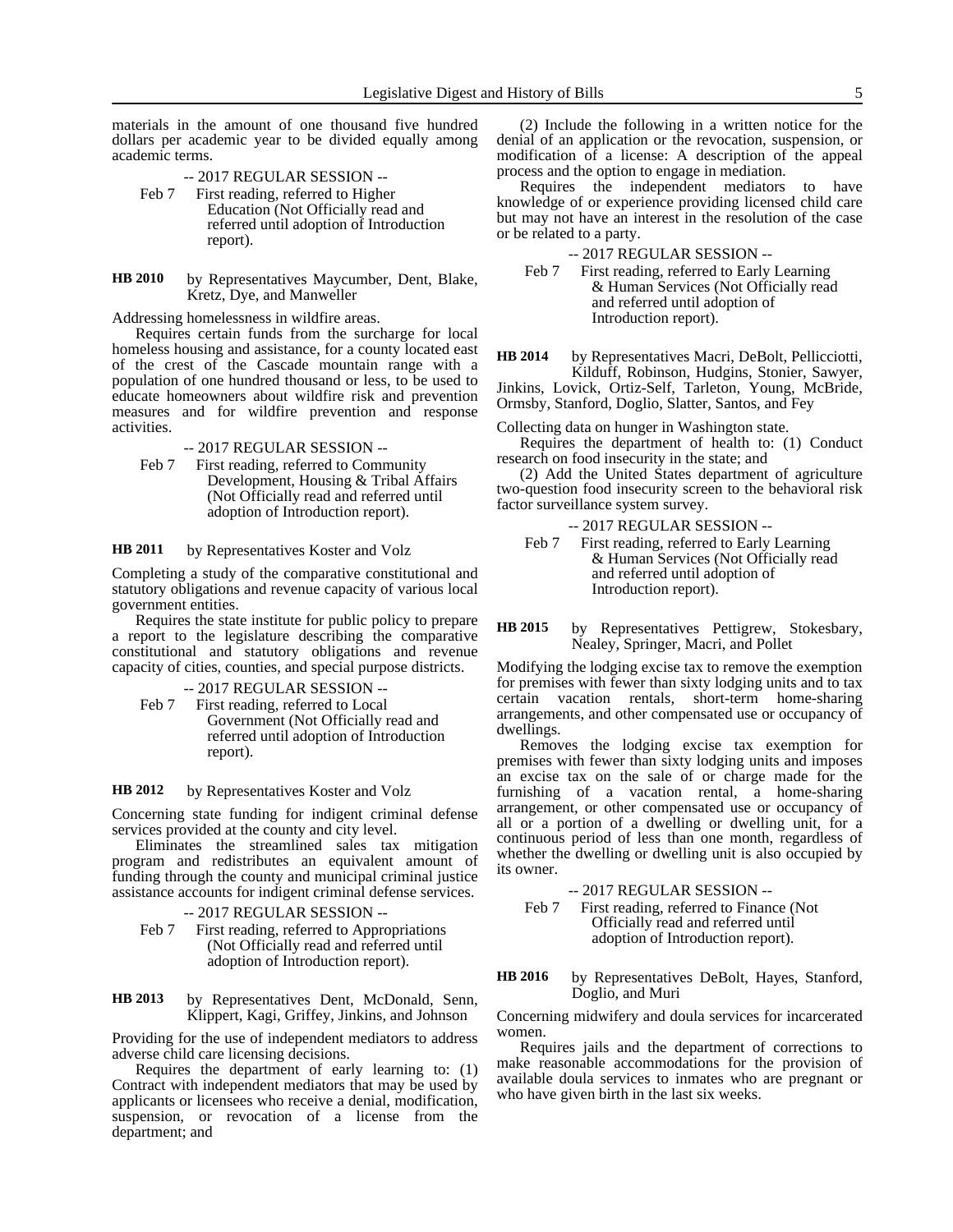- -- 2017 REGULAR SESSION --
- Feb 7 First reading, referred to Health Care & Wellness (Not Officially read and referred until adoption of Introduction report).
- Feb 8 Scheduled for executive session in the House Committee on Health Care & Wellness at 1:30 PM. (Subject to change)

## **Senate Bills**

by Senate Committee on Human Services, Mental Health & Housing (originally sponsored by Senators Wilson, Hobbs, Pedersen, Wellman, Palumbo, Darneille, and Keiser) **SB 5203-S**

Allowing youth courts to have jurisdiction over transit infractions.

(DIGEST OF PROPOSED 1ST SUBSTITUTE)

Gives a youth court jurisdiction over transit infractions alleged to have been committed by sixteen or seventeen year old juveniles.

-- 2017 REGULAR SESSION --

- Jan 24 Public hearing in the Senate Committee on Human Services and Mental Health & Housing at 1:30 PM.
- Feb 6 HSMH Majority; 1st substitute bill be substituted, do pass.

Executive action taken in the Senate Committee on Human Services and Mental Health & Housing at 1:30 PM.

Feb 7 Passed to Rules Committee for second reading.

by Senate Committee on Early Learning & K-12 Education (originally sponsored by Senators Zeiger, Fain, Rolfes, Warnick, Rivers, Liias, Angel, Keiser, Kuderer, and Hunt) **SB 5236-S**

Creating the civic learning public-private partnership.

(DIGEST OF PROPOSED 1ST SUBSTITUTE)

Creates a civic learning public-private partnership to ensure that students in K-12 schools and expanded learning opportunities are equipped with the knowledge and skills to engage effectively in government as citizens.

Creates the Washington civic learning public-private partnership account.

Makes an appropriation from the general fund to the office of the superintendent of public instruction for the purposes of this act.

-- 2017 REGULAR SESSION --

Jan 26 Public hearing in the Senate Committee on Early Learning & K-12 Education at 1:30 PM.

Feb 6 EDU - Majority; 1st substitute bill be substituted, do pass. And refer to Ways & Means. Executive action taken in the Senate Committee on Early Learning & K-12 Education at 1:30 PM.

Feb 7 Referred to Ways & Means.

by Senate Committee on Early Learning & K-12 Education (originally sponsored by Senators Fain, Billig, Hasegawa, Keiser, Zeiger, Carlyle, Mullet, and Pedersen) **SB 5313-S**

Concerning the funding of civics education and campaign compliance.

# (DIGEST OF PROPOSED 1ST SUBSTITUTE)

Exempts the following from business and occupation tax deductions: Donations or contributions received by a candidate, political committee, caucus political committee, or bona fide political party or other person having the expectation of receiving contributions or making expenditures in support of, or opposition to, a candidate or ballot proposition.

Requires the department of revenue to estimate the amount of revenue derived from the exception and notify the secretary of state and the public disclosure commission of the amount of the revenue to be expended.

-- 2017 REGULAR SESSION --

- Jan 26 Public hearing in the Senate Committee on Early Learning & K-12 Education at 1:30 PM.
- Feb 6 EDU Majority; 1st substitute bill be substituted, do pass. And refer to Ways & Means. Executive action taken in the Senate Committee on Early Learning & K-12 Education at 1:30 PM.
- Feb 7 Referred to Ways & Means.

#### by Senators Palumbo and Frockt **SB 5742**

Concerning working connections child care eligibility for applicants or consumers enrolled in programs that will lead to a baccalaureate degree.

Requires the department of early learning to establish and implement policies in the working connections child care program to allow eligibility for an applicant or consumer not participating in the WorkFirst program who is enrolled in a program that will lead to a baccalaureate degree offered by an institution of higher education that receives a state need grant.

-- 2017 REGULAR SESSION --

- Feb 7 First reading, referred to Human Services, Mental Health & Housing.
- by Senators Conway, Keiser, and Hasegawa; by request of Department of Labor & Industries **SB 5743**

Addressing maximum penalties under the Washington industrial safety and health act.

Addresses the maximum civil penalty under the state industrial safety and health act.

-- 2017 REGULAR SESSION --

- Feb 7 First reading, referred to Commerce, Labor & Sports.
- Feb 9 Scheduled for public hearing in the Senate Committee on Commerce and Labor & Sports at 1:30 PM. (Subject to change)